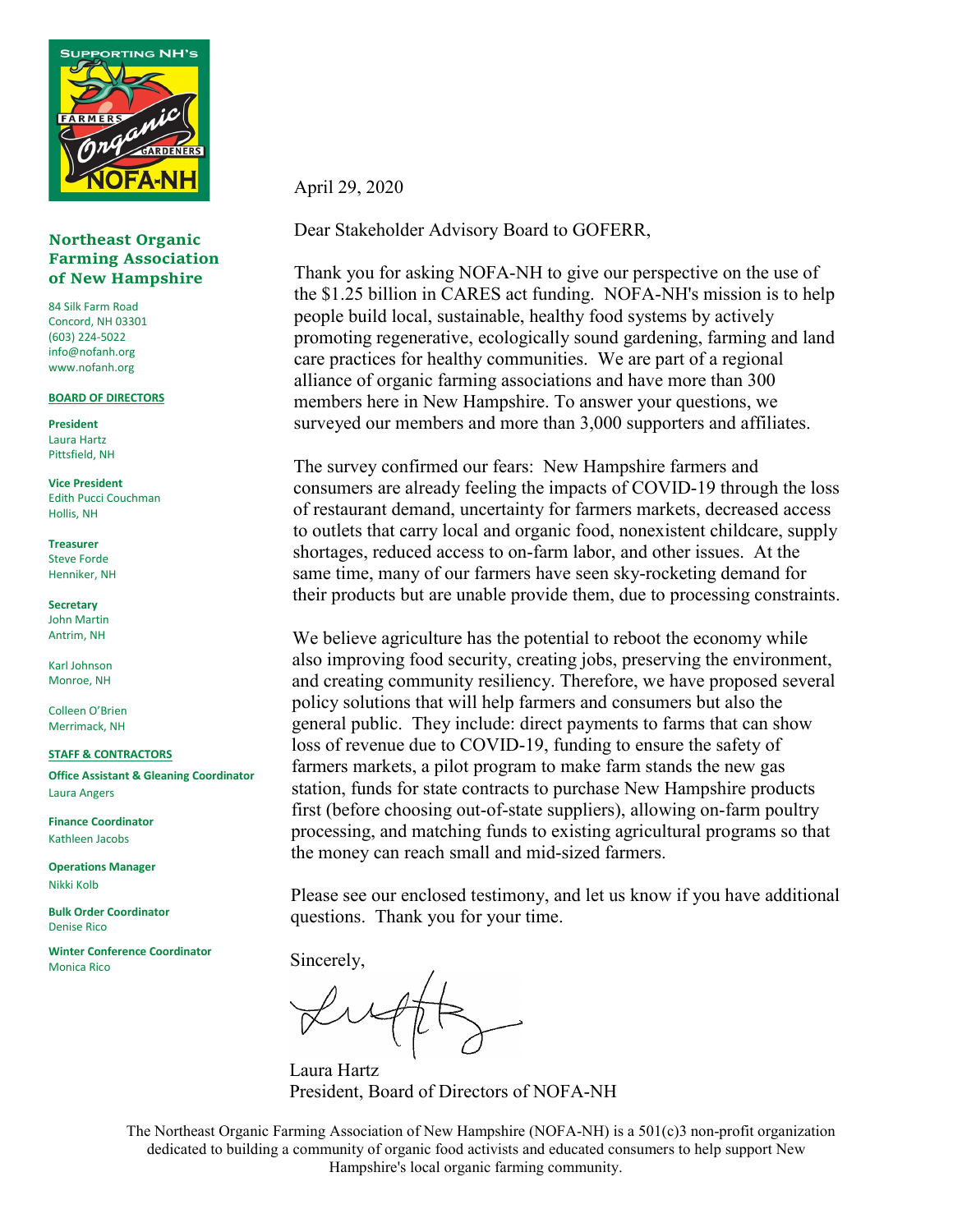#### *(1) Please identify your position and your organization.*

The Northeast Organic Farming Association of New Hampshire (NOFA-NH) is a nonprofit organization that represents local farmers and consumers. Our mission is to help people build local, sustainable, healthy food systems by actively promoting regenerative, ecologically sound gardening, farming and land care practices for healthy communities.

This testimony was written by Laura Hartz, President of the Board of Directors of NOFA-NH, Sarah Laeng-Gilliatt, the Chair of our Policy Committee, and Nikki Kolb, our Operations Manager. Our testimony is based on a survey of our members and affiliates as well as input from many of our volunteers and supporters.

To inform our response to GOFERR's questions, we surveyed our community of farmers and consumers to understand the impacts of COVID-19 on their lives. We received responses from 118 consumers of local and organic foods and 60 farmers and food producers. Both groups reported disruptions from COVID-19.

The surveyed farmers include organic and conventional. Most farmers (65%) sell vegetables, half sell fruits (52%), more than a third sell meat (37%), one-fifth sell syrup (23%), and 13% sell dairy. In 2019, the farmers' main outlets were: on farm retail (50%), farmers markets (43%), local retailers (37%), restaurants (28%), CSA (28%), local food hubs (21%), and wholesale/institutions (17%).

#### *(2) Please identify what economic sector your enterprise operates within.*

NOFA-NH operates primarily in the agriculture sector but has wide-ranging effects on community resiliency, economic development, tourism, public health, and the preservation of natural resources. Our members are farmers and consumers interested in supporting local agriculture. They include small to mid-size vegetable growers, poultry operations, diversified farms for meat and vegetables, dairy farmers, pick your own farms and orchards, maple syrup producers, cheese makers, wine makers, herbalists, homesteaders, and eaters. Our members produce food for farmers markets, farm stores, schools, food hubs, local restaurants, CSAs, food pantries, road-side stands, grocery chains, co-ops, and community markets.

## *(3) Please describe how your enterprise and economic sector has been impacted by Covid-19.*

If there ever is a sector of the economy that is essential—critically important for peoples' wellbeing—it is the agriculture and food sector. COVID-19 has underscored the fragility and inefficiencies of the national agricultural system, as well as the much greater resilience, food security, and economic stimulus that a regional food system can provide. Local farms can bring food to us faster and safer through shorter supply chains that are less likely to be derailed by national or global market trends.

Even before COVID-19, New Hampshire's agricultural sector was in crisis: New Hampshire farms usually operate at a loss, needing off-farm income and struggling to make ends meet.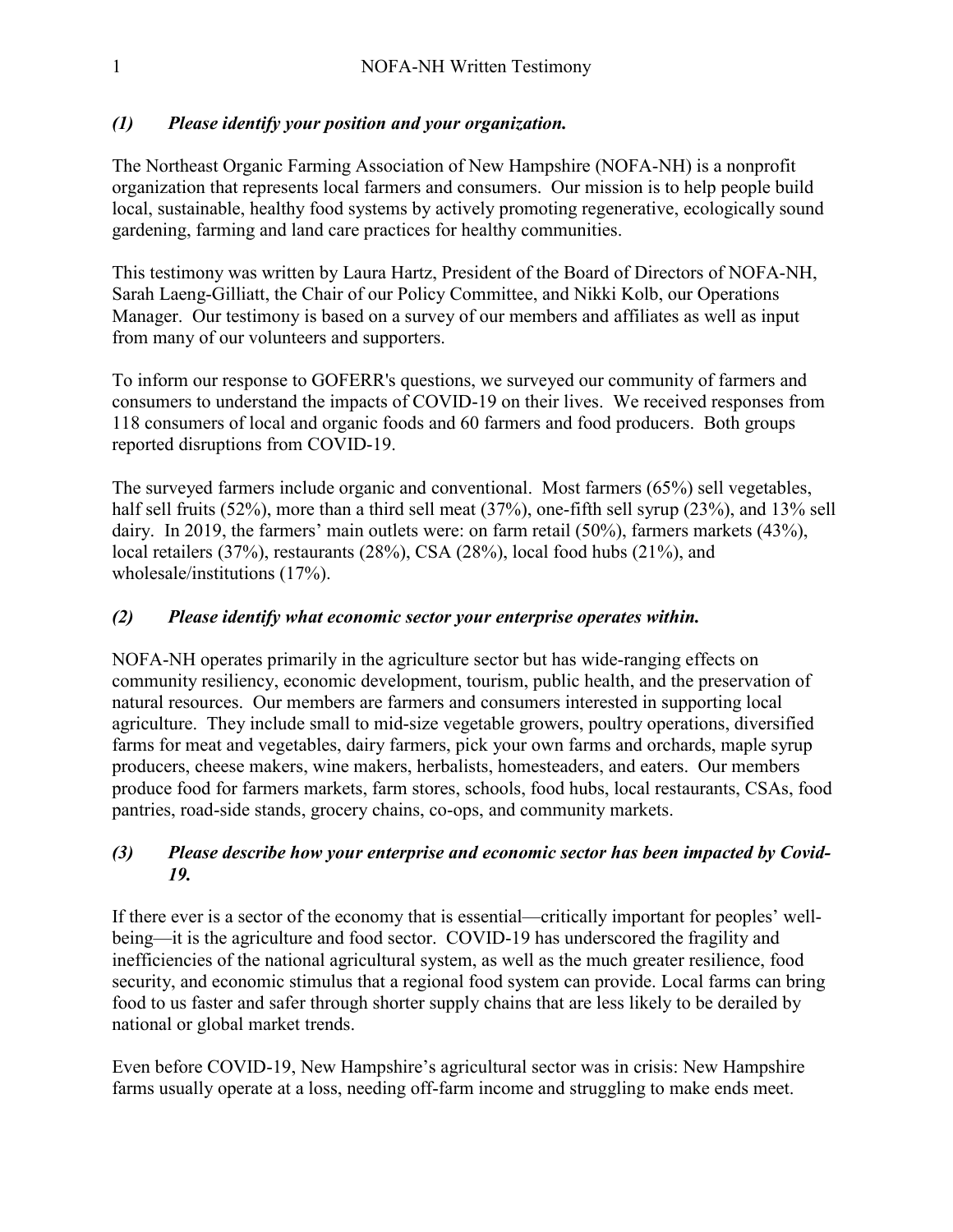Farms lose approximately \$8 million annually due to production costs that grow faster than farm revenue. In 2017, 68% of NH farms reported net losses.<sup>1</sup>

Now, with the COVID crisis on top of the pre-existing farm crisis, the perils to the sector are daunting. As the National Sustainable Agriculture Coalition writes, "without immediate mitigation, we may lose many small, socially disadvantaged, and beginning farms and the important markets they serve." But, we cannot lose one more New Hampshire farm; on the contrary, we need a sizable, concerted, and coordinated effort to strengthen our communitybased food system and increase the number and success of farms. Nevertheless, we are optimistic that with a coordinated response, we can emerge from this time all the more resilient, with a thriving local food economy and the far-reaching benefits that flow from it to our communities, environment, and the public health. We strongly believe that the regional agriculture sector is uniquely positioned to reboot the economy.

#### **Impacts on Farmers**

Since the stay at home order was issued on March 27, 2020, farmers reported catastrophic drop offs in outlets for their goods. Of those farmers surveyed, 90% reported decreased demand from restaurants, 80% reported decreased demand from farmers markets, 75% reported decreased demand from on-farm retail, 60% from retail/food hubs, and 50% from wholesale institutions. At the same time, 70% of farmer respondents report increased demand for their goods.

Surveyed farmers and producers are experiencing the following business disruptions due to the COVID-19 crisis: marketing channel disruptions (50%), cash flow issues (43%), labor shortages (38%), challenges with new channels of distribution (37%), loss of restaurant accounts (27%), inability to obtain the proper sanitation and protective equipment required to operate (27%), and transportation or shipping disruptions (20%).

43% of respondents said impact of COVID-19 on their farm or food business revenue is moderate, 26% said it was negative, 17% said it has been very negative. Only 8% said COVID-19 is positively impacting their business.

Of those farmers who are impacted by restaurant closures, 16% expect losses between \$1,000 and \$5,000; 7% expect losses between \$10,000 and \$15,000; 5% expect losses more than \$20,000; and 4% expect losses between \$5,000 and \$10,000.

Farmers and food producers had the following immediate needs: financial assistance, workers, markets/outlets, supplies (masks, gloves, sanitizer, bags, soap), transitional assistance to respond to changing markets (such as pivoting from serving institutions to consumers), equipment, childcare, clear guidelines for worker and consumer safety across the spectrum (from on farm workers, to pick your own operations, to farmers markets), and COVID-19 testing.

#### **Impacts on Consumers**

 $\overline{a}$ 

Of the 118 consumers of local and organic foods surveyed, 86% obtained food from farmers markets, farm stands, and CSAs in 2019. The same percent of respondents—86%—reported that

<sup>&</sup>lt;sup>1</sup> You can read the full report on the economics of New Hampshire's food and farm economy by viewing a presentation by Ken Meter on this website: https://www.foodsolutionsforum.com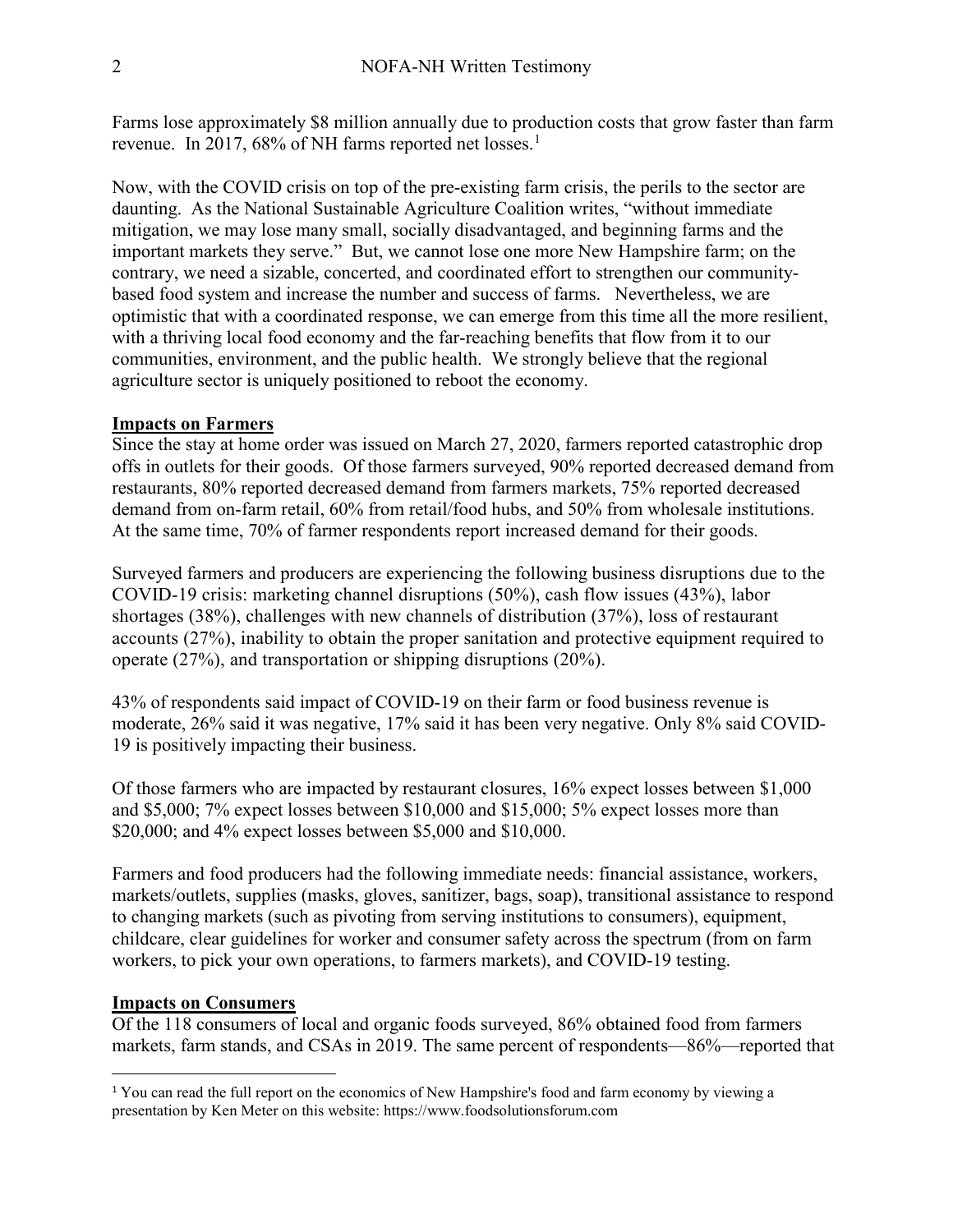obtaining food from the above sources has *decreased* since the stay at home order on March 27, 2020. Similarly, 79% of respondents said that since the stay at home order, they never order food from restaurants that clearly support NH local and/or organic farms. In 2019, 35% of respondents ate at restaurants that clearly support NH local and/or organic farms once or twice a month.

Consumers reported the following food shortages at grocery stores: meat (46%), eggs (47%), dairy (30%), fresh produce (30%), locally caught fish (23%). 82% of respondents also reported shortages in toilet paper, and 89% cited shortages in cleaning products. Respondents also noted that grains, flours and fresh local greens have been increasingly difficult to find. Since COVID-19, eaters experienced the following challenges in obtaining local and/or organic food: shortages, low supply, less variety, lack of access to farmers markets, increased prices, food access/security, including difficulty obtaining food from food pantries, and the need to travel farther away to obtain organic and local products.

In summary, NOFA-NH's community survey on the impact of COVID-19 revealed that farmers and consumers are negatively impacted by lack of access to farmers markets and farm stands, loss of local foods at retailers, and restaurant and institution closures. Disruptions to existing supply chains and challenges with new supply chains are additional stressors.

Farmers and food producers are increasingly concerned that they will incur serious financial losses that their businesses will suffer due to a lack of childcare, as well as a lack of workers. Concerns about worker and consumer safety right now, and when markets reopen was another source of anxiety. Farmers and producers remain worried about whether they will be able to meet the demand for food access throughout New Hampshire.

#### *(4) Please provide an assessment of how you project your organization and economic sector will be impacted over the next 12 months by Covid-19.*

National experts project that COVID-19 will cause regional markets, like New Hampshire's agricultural sector, to lose \$1.02 billion from March to December 2020.

Our survey reflected this danger. Our farmers are most concerned that financial losses will continue and worsen over the next 12 months. Lack of access to childcare, farm workers, markets and capital could result in severe financial losses to our small farms. Closures of and limited access to farmers markets, farm stands, restaurants and institutions are already disrupting cash flow for our economic sector. Farmers remain worried that if and when these outlets reopen, restricted access or public fear will hurt their businesses.

Our farmers and producers would most benefit from the following assistance over the next 12 months: emergency relief to dairy farmers, direct payments, cash assistance and aid for lost revenue, grants (for operations and equipment purchases), assistance with payroll and workers compensation, investment in small producers and the local food system value chain, and disaster relief for small businesses.

In addition to challenges facing producers and farmers, New Hampshire's consumers are concerned with food security. As of April 28, 2020, 8% of 118 survey respondents reported that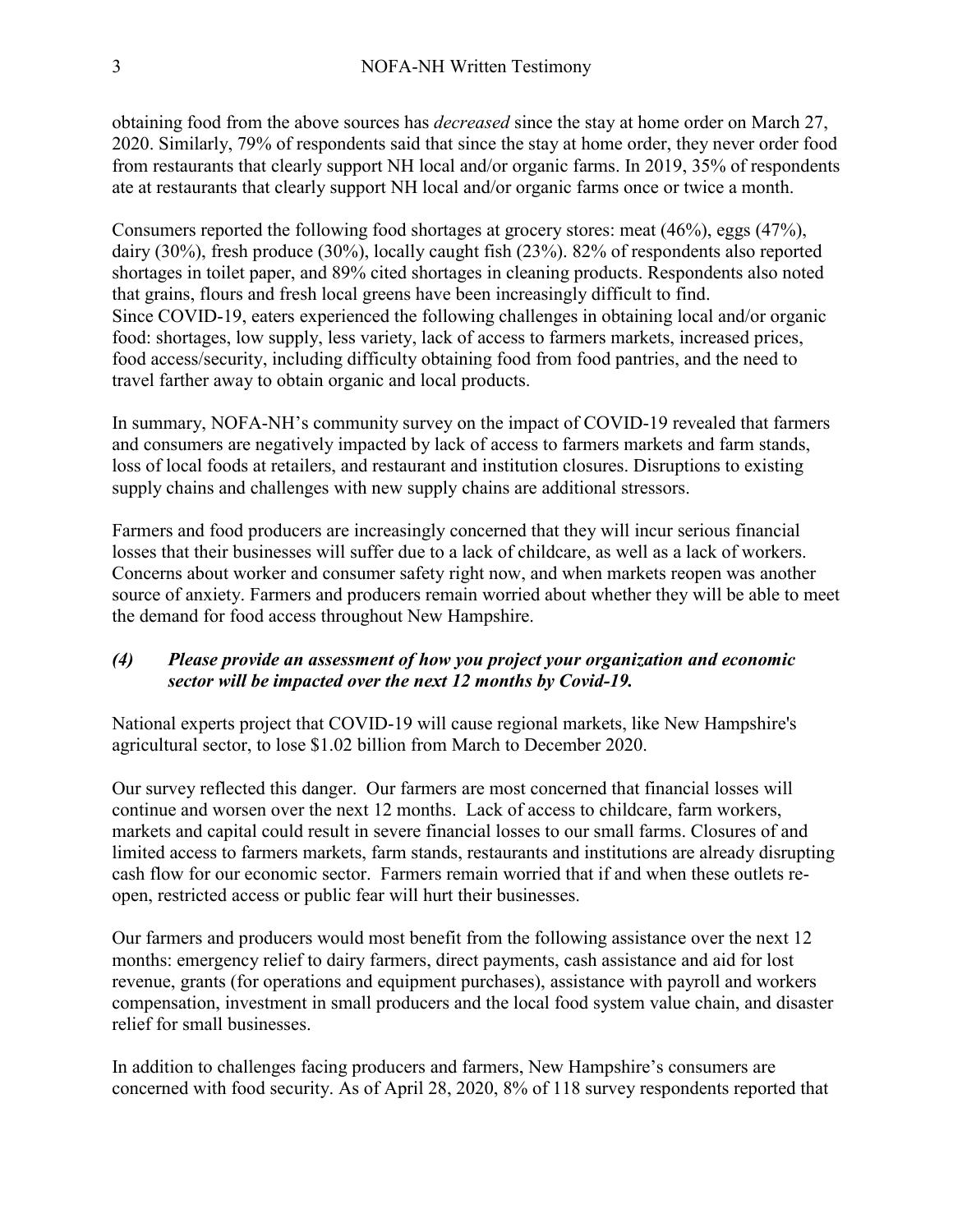they already have or would need to access food assistance programs like SNAP for the first time. Job losses over the next 12 months could lead to a spike in this number, requiring additional social support services and access to subsidized food for a greater portion of New Hampshire residents.

*(5) Please explain whether your enterprise or economic sector has or is receiving, or may possibly receive in the future, any other governmental support (federal, state or local) or charitable funds specifically intended to help address Covid-19 impacts; and explain whether the identified need might be covered by other governmental or charitable sources of funding or support programs.*

Survey responses reflected that there is widespread sense that the majority of subsidies go to larger producers, rather than small- and mid-sized diversified farmers, and that this should change, with vastly increased funding to local production for local consumption. While USDA's distribution of federal direct payment funds for producers by commodity group (meat, dairy, specialty crops etc) are important, there is no funding set aside for these good produced locally.

Many small and mid-scale operations will not benefit from USDA's programs. This is not a new trend; research shows that the USDA administered Market Facilitation Program payments in 2019 disproportionately went to larger-scale farmers. Yet, small-scale operations are the most secure and resilient compared to major retail chains that have food shortages.

In addition, The Farmers Legal Action Group has produced a guide to the national COVID-19 resources available to farmers, and also highlights the gaps between federal programming and our farmers' needs.<sup>2</sup> For example, the Payroll Protection Plan loans that are available to small businesses and sole proprietors (most farms) require that the applicant have filed Form 1040 Schedule C. Although most farms are small business or sole proprietors, they do not file Form 1040 Schedule C because there is an IRS form that is specific to farms, and are therefore ineligible. Furthermore, the national programs do not distinguish between goods based on their location of production. The federal money will flow to states with the largest share of the market, not to states with a small share of the national market, even if that small share is critically important to the state's local economy and food security. A good example is apples: New Hampshire is not one of the top 10 producers of apples in the U.S., but the 24.5 million pounds of apples grown in New Hampshire in 2012 are an incredibly important aspect of our local agricultural economy, and are essential in New Hampshire's grocery stores, school cafeterias, and farmers markets, especially—when as now—long-distance supply chains are disrupted. Now, more than ever, New Hampshire's farms are critical to food security.

Therefore, we recommend that GOFERR funding be used to ensure support for family-scale producers and local food systems. The following programs could be used to support local and regional food systems, with legislative and administrative actions that could unlock alreadyappropriated funding: TEFAP, LAMP, SFMNP, and FMNP.<sup>3</sup>

 $\overline{a}$ <sup>2</sup> http://www.flaginc.org/2020/04/farmers-guide-to-covid-19-relief-4-27-20-update/

<sup>3</sup> For details, please see the National Sustainable Agriculture Coalitions brief: https://www.chlpi.org/wpcontent/uploads/2013/12/COVID\_Support-for-Local-and-Regional-Food-Systems\_FLPC\_NSAC\_final-1.pdf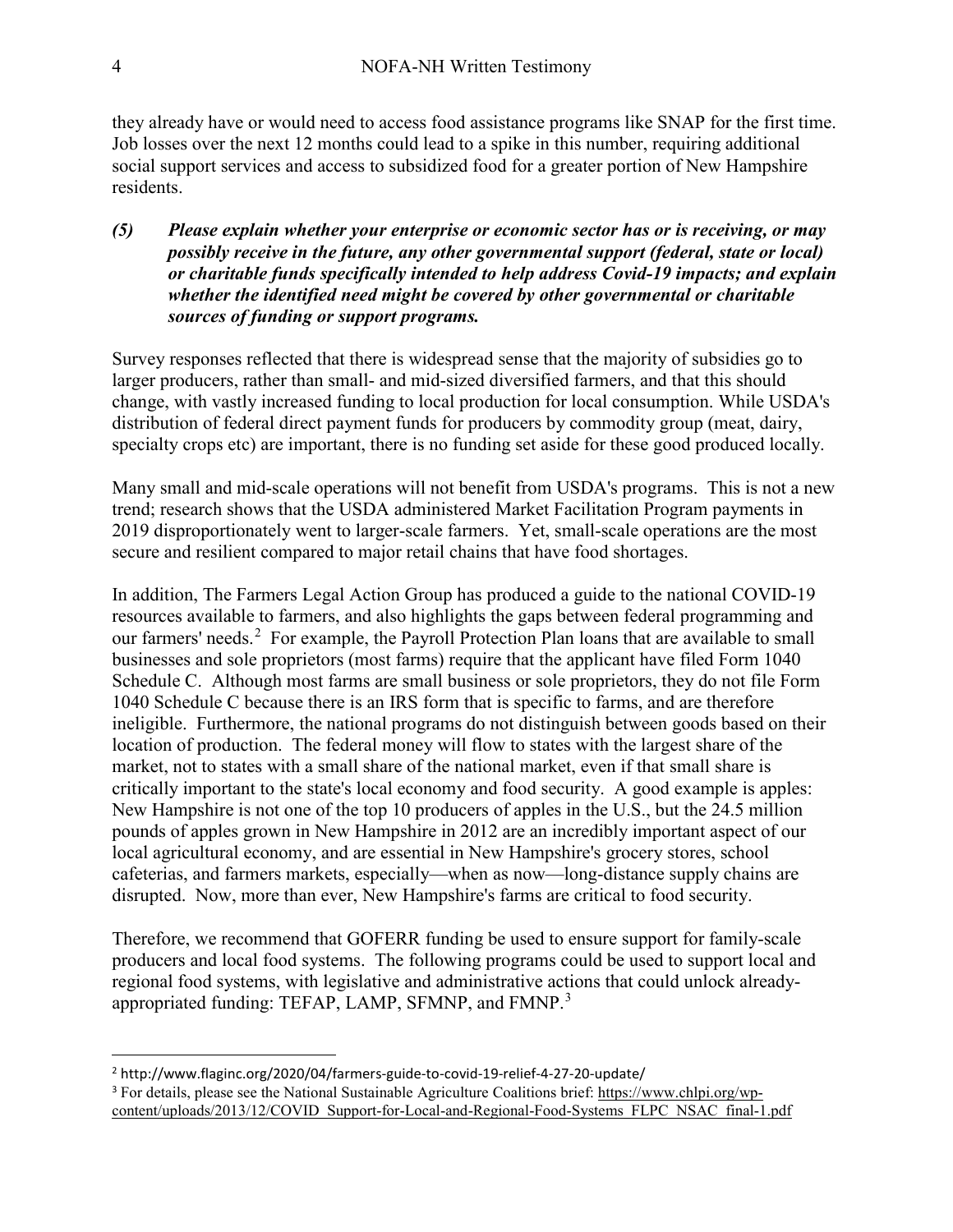Capitalizing regional food systems is in our minds by far **the most efficient way** to use every available dollar available to us for significant public welfare outcomes.

*(6) Please provide comments on one or more ideas on how some portion of public relief funds could be provided to your enterprise and economic sector (including, if possible, an estimate of the amount of funds), and please comment on how these ideas would achieve the following important public goals:*

NOFA-NH proposes five solutions to address the immediate needs:

- **(1) \$30,000,000 in direct payments to farms that can show loss of revenue due to closure of local farmers markets, restaurants, schools, or other local food infrastructure (such as food hubs).** Prioritize producers who have historically been left out of or underserved by federal assistance programs (e.g. socially disadvantaged and beginning farmers, organic producers, and farmers implementing conservation practices.). Because dairy is a cornerstone of our local food infrastructure and provides the most powerful economic multiplier, and because dairy prices have been low for five years already, emergency payments should be made immediately to dairy producers of all sizes. These payments should buy excess production and provide it at extremely low cost to cheese producers or other processors so that the milk can be used instead of dumped.
- **(2) \$30,000,000 as matching funds or additional funding for the Farmers Market and Local Food Promotion program (FMLFPP), the Local Food Promotion Program (LFPP), and the Local Agricultural Marketing Program (LAMP) for local farms and for local food system infrastructure.** This could include as community-based processing centers, small-scale independent slaughter facilities, independent food hubs, farmers markets, small-scale independent milk bottling plants, farms stands, etc. Funds could be used for a wide-range of on-farm improvements, including, but not limited to: land access, equipment purchases, operating costs, childcare for farmworkers, technical assistance with creating online platforms for marketing and distribution of products, payroll expenses for additional labor. Funds could also be used to help farmers transition to organic practices. This would include **\$500,000 to make farmers markets safe.** Early evidence suggests that farmers markets are safer than grocery stores because of the shorter supply chain, open air, and low volume of people. Even so, farmers and consumers remain concerned about safety at farmers markets. Therefore, we propose this influx of money to existing programming that could help pay for the development and implementation of a COVID-19 safety training programs for all of the farmers market directors and food hubs across the state so that farmers and consumers can be assured that adequate safety precautions are being followed. This money would further improve public health and safety for farmers markets and food hubs. This money would also pay for the distribution of protective equipment and supplies for farmers, workers, processors, deliverers, vendors, and customers.
- **(3) \$1,000,000 to make farm stands the new gas station.** Just like everyone in the neighborhood knows where the nearest gas station is, we need everyone to know who their local farmers is. Farm stands are the ideal socially-distanced transaction: Farmers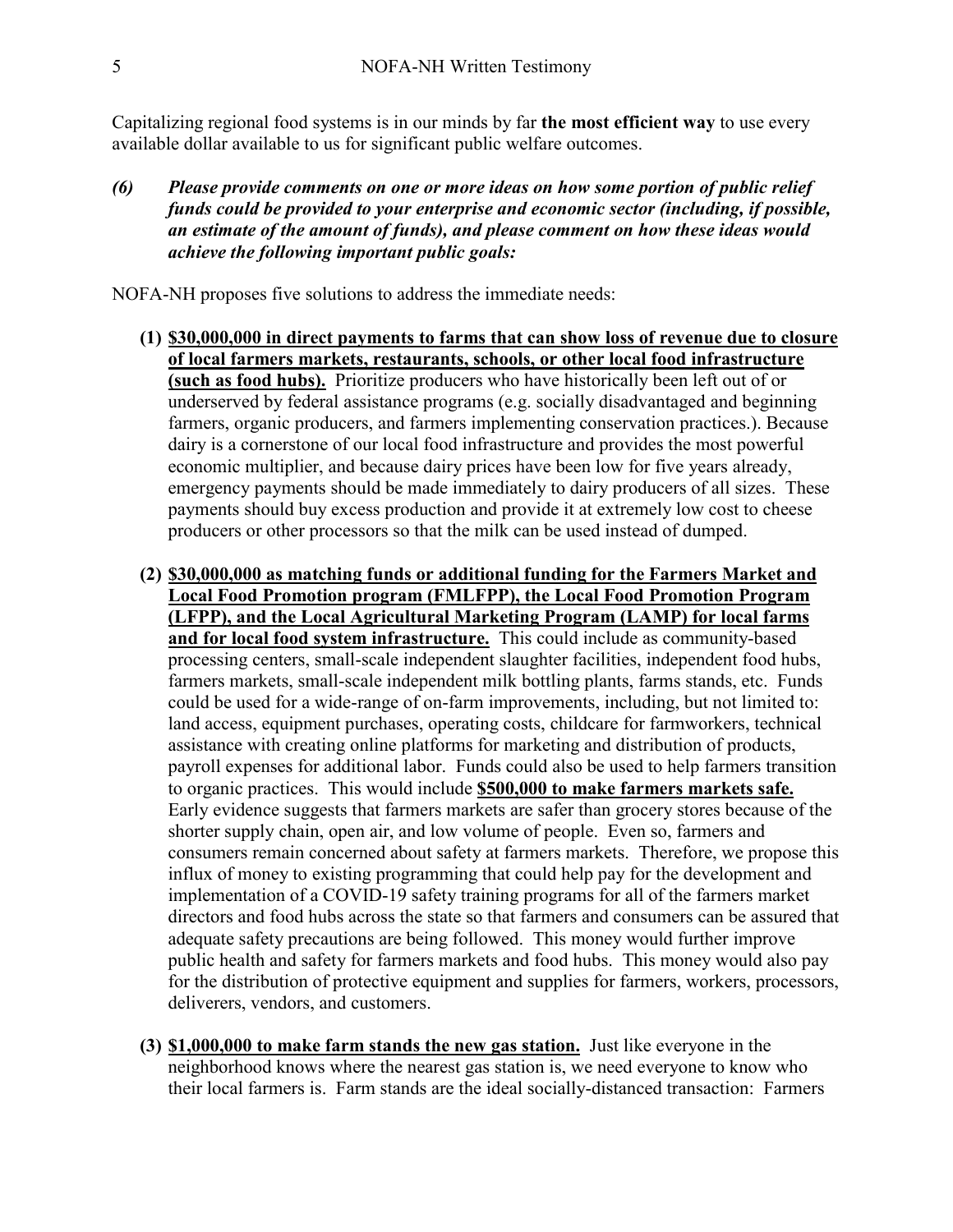leave out product and consumers leave money. These old systems, in addition to more modern systems of online ordering and pick-up, can connect farmers' extra supply to consumers' increased demand for locally produced food.

- **(4) \$50,000,000 to contract for vegetables, meat, dairy, and other products directly from New Hampshire farmers for use in state procurement (prisons, hospitals, schools, etc.).** Because a dollar spent at a local farm ripples through the local economy and has longer lasting effects than any export-oriented purchase, all state institutional contracts must have a preference for in-state grown products. Where New Hampshire products are available, state-run institutions must be pushed to buy from New Hampshire farms, even if at a higher price point.
- **(5) Allow farms to process poultry on-farm while following best practices.** Lastly, a policy to allow farmers to process poultry on farm, while following best practices during the crisis would be important. Both USDA and the New Hampshire Department of Health and Human Services program offer best practices on this issue.<sup>4</sup> Current USDA requirements create a bottleneck of processors. Allowing more meat processing means more local product ready for New Hampshire tables.

# *(a) The funds will serve a public use and provide a public benefit.*

Supporting New Hampshire's farms and food businesses create community resiliency and food security, fulfilling a basic human need and essential public benefit. By aiding many small operations, the government can help to ensure that fresh, nutritious food is available across the entire state, not just in urban pockets that have access to large grocery store chains. This pandemic has shown us the importance of local food system that can withstand supply shocks. If we build institutional demand for local farm products, farmers will grow to meet this demand, and New Hampshire will be able to draw on its own locally-grown food in times of need.

# *(b) The funds will preserve or increase the social welfare or economic prosperity of the state, and will promote the general welfare of the state's citizens.*

Not only is it smart to support New Hampshire's farms from an economic perspective, but it also promotes the welfare of our citizens. By supporting our local food system, we have an opportunity to invest in a smart way, in efficient community-based food systems that have a broad range of benefits. Jobs would be created and unemployment benefits reduced.

If we produce more local food and make it affordable, we can improve the health outcomes of our residents. In 2009, almost three out of every four NH residents reported that they eat less than five servings of fruit and vegetables per day. As of 2017, 30% of New Hampshire resident ate less than one serving of fruit per day, and 14% ate less than one serving of vegetable per day. The rate of fruit and vegetable consumption is a key indicator for health: those who eat fewer fruits and vegetables have poorer health outcomes. Some healthcare providers are even prescribing fruit and vegetable consumption. These facts, combined with the fact that New

 $\overline{a}$ 

<sup>4</sup> https://www.dhhs.nh.gov/dphs/fp/documents/meatpoultry-sales.pdf; https://www.fsis.usda.gov/ (search slaughter exemption 0406)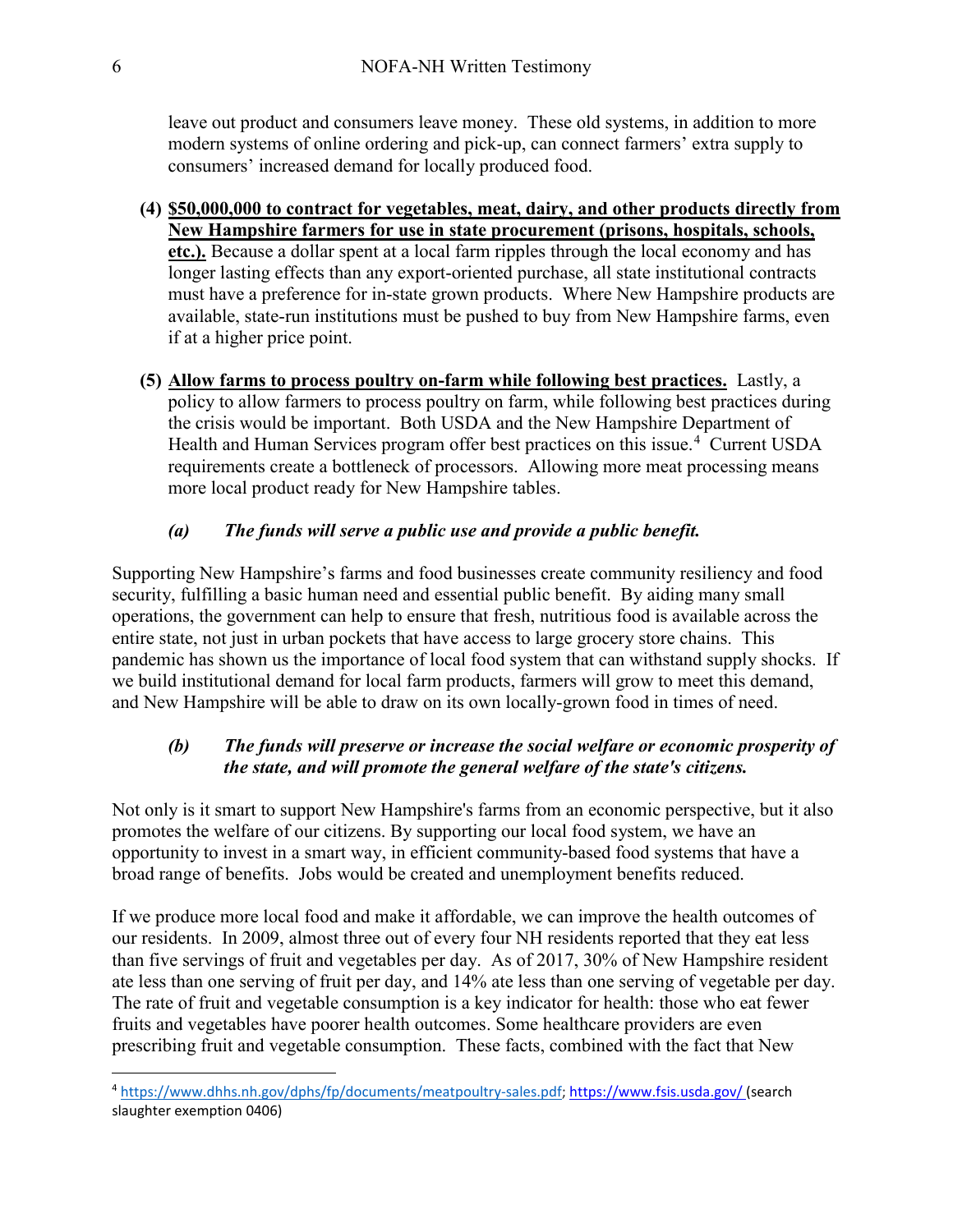Hampshire can produce more food, highlight the importance of increasing our local production for our heath, not just the economy.

#### *c) The funds will promote the orderly development of economic and social activities, create or preserve employment opportunities, or protect the physical environment.*

If any sector has the potential to reboot the economy, certainly regionalized agriculture does. Everyone needs food three times a day. Access to nutritious food could become a human right in this time of crisis and beyond. Society as a whole would benefit by food insecurity and malnutrition becoming a thing of the past—the healthier individuals are, the healthier our overall society, and the fewer dollars our state and country will spend on healthcare services.

By considering the economic crisis and the food system crisis together, we can see how smart agricultural relief efforts and smart economic development policies that fan dollars circulating NH's economy, providing jobs, food and food security, equity, community connection, stronger immune systems and mitigated diabetes levels, community cohesion, and even improved mental health outcomes. Agriculture impacts all of these areas of our lives, and thus provides a powerful solution-multiplier with wide-ranging benefits to our State.

NH is a leader in healthy soil practices, and organic and agroecological methods can be continually encouraged. This will build our resilience both in terms of droughts and floods, and can help our transportation infrastructure in times of flooding, saving taxpayer money.

## *(e) The funds will contribute significantly to the continued operation, competitiveness and future success of the organization and the economic sector, and will enhance the resiliency of the organization to survive future economic or health challenges.*

As we see the fragility of our dominant food system, it is clear that we depend first and foremost on our local and regional providers, food workers, and the web that constitutes healthy community-based food systems. The global commodity market is vast and volatile and counterproductive to community resilience and food security. This pandemic highlights the importance of our small and mid-size producers, who are "too small to fail." In times of crisis especially, but in all times, regions with a greater number of businesses, and more diverse businesses, do better.

Most of our farms are smaller scale than elsewhere – our average farm size is 103 acres, with 2,356 farms less than 50 acres. This means we are more agile and responsive to the needs of the current moment. Over these weeks, we have benefitted from the fact that our agricultural sector is made up largely of smaller and diversified farms that can be more agile and responsive in crises, and indeed farmers and retailers have responded quickly to change to many social distancing measures including on-line buying, curbside and farm stand pick-up, farmers markets implementing new best safe practices, including online clearinghouses of information for access to food, especially for food pantries to buy farmers. Our farmers have experienced increased local demand and interest for local food, with CSA shares often selling out more quickly than usual, while some farmers have suffered from loss of school and restaurant buyers.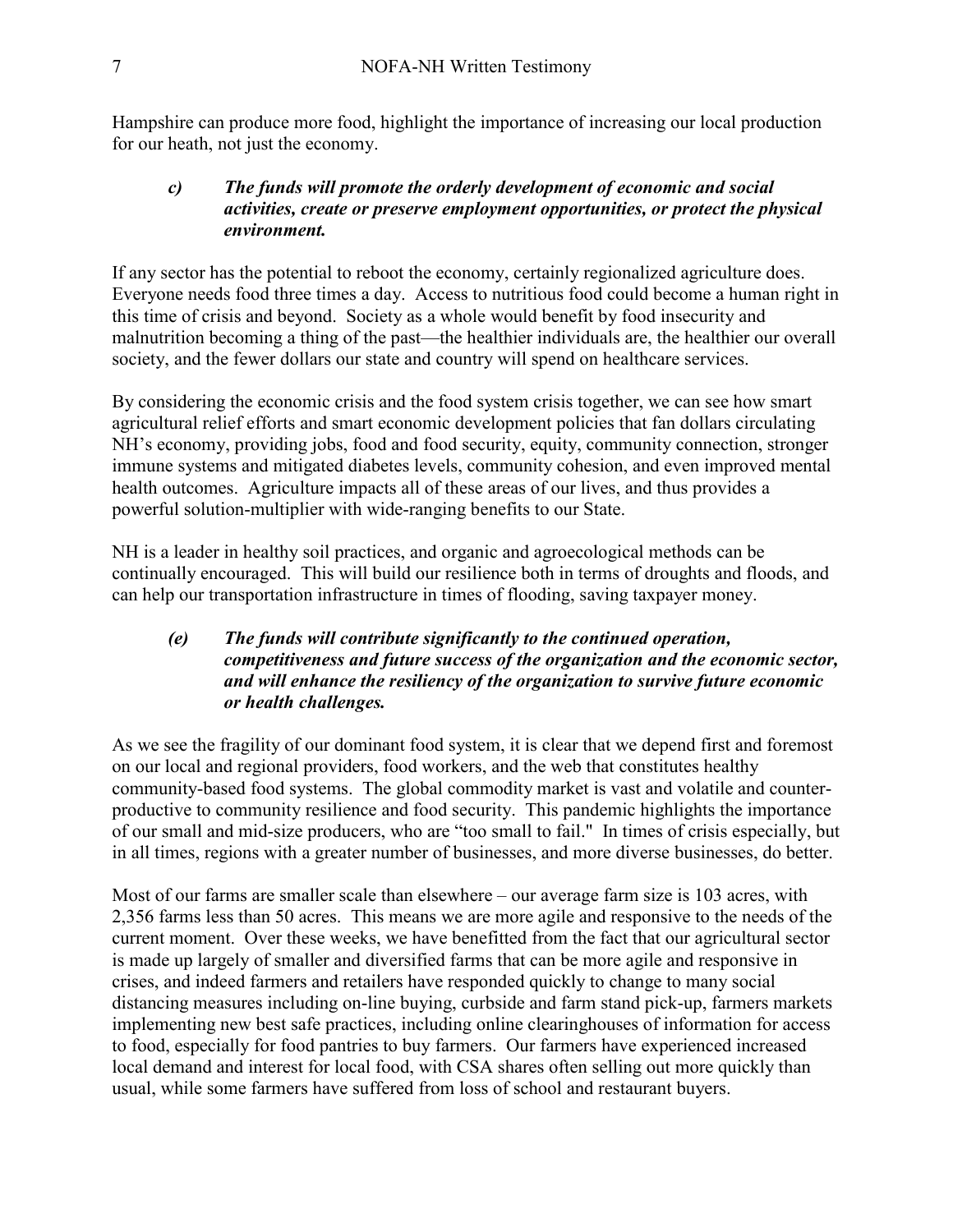## *(f) The use of funds is not in conflict with local or regional development plans and policies, or any other provision of state or federal law.*

If the funds are used as we propose, they will be spent in furtherance of regional development plans and policies. Boosting agriculture means a boost to small businesses. It is also a way to preserve New Hampshire's landscape and heritage while improving public health. These goals are all consistent with most local and regional development plans. These suggested policies would complement—not conflict with—existing state and federal policy related to farms, farmland conservation, and preservation of the food supply.

## *(g) The funds are structured in a way that will help the community and the State at large, and not just the particular private business or organization.*

Supporting the food system in New Hampshire benefits everyone in New Hampshire. This is because everyone eats and has an interest in having a secure, safe source for their next meal.

#### *(h) The use of funds is consistent with the one-time availability of the public relief funds and will not require future continuing operational support from the public sector in order to maintain success.*

The funds will be used to teach practices and systems, enhance community resiliency, and empower farmers to adapt to significant market disruptions. These skills and knowledge gained from the expenditure of these funds are transferable to any future disruption.

## *(7) Please describe how the receipt and use of the public relief funds described in question 6 could be accounted for in your organization's financial statements.*

Funds directly to farmers market managers could be overseen by County Extension offices who could require reporting by the market managers. Money provided directly to the Department of Agriculture could be easily tracked using the Department's existing infrastructure. Direct payments to dairy farmers could be accounted for using simple grant agreements or payment reporting through the local Farm Service Agency office.

## *(8) Please describe specific measures for public reporting on the receipt and use of the public relief funds, so that the State may satisfy any public reporting obligations that may be imposed with respect to such funds.*

There are a lot of ways to measure the success of the funding if provided as requested above. Possible measures include: number of farm businesses saved; pounds of food produced; pounds of food supplied to schools, food pantries, prisons, and other institutions; number of farm stands established and publicized; number of agricultural jobs created; and number of acres in production, for example.

# *(9) Please identify other important organizations or functions in the State that have an important impact on your organization or economic sector, and, if possible, provide*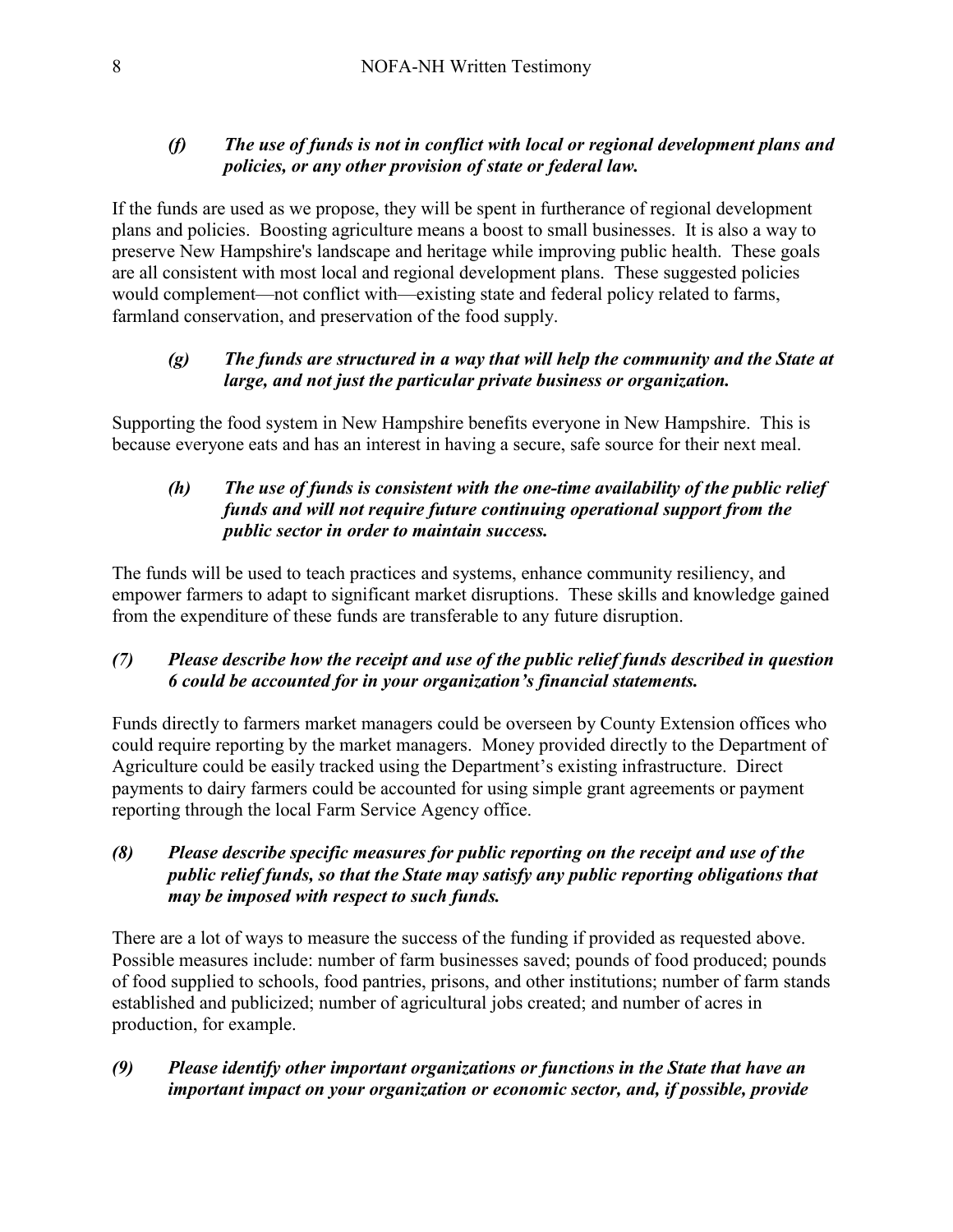#### *ideas of how those organizations and functions may be assisted by public relief funds in a manner that would help your organization or economic sector.*

Our state has a range of good assets, most importantly a culture that embraces rural life, local farmers, foresters, and fishermen, local food hubs and aggregators, a strong farm to school program, hospitals committed to increasing local procurement, and eaters committed to buying locally. There are many nonprofit institutions, branches of the university system, and entrepreneurs all contributing to fertile ground for a local response during this trying time, and for working together cooperatively over the years ahead to be prepared for future needs. These partners include: UNH agronomists, Cooperative Extension, the Soil and Water Conservation Districts, the NH Food Alliance, Food Solutions New England, the Organization for Immigrant and Refugee Success, the Farm Bureau, Land for Good, Agrarian Trust, a state chapter of American Farmland Trust, Small and Beginning Farmers of NH, Savory Hub at Stonewall Farm, representatives from the Union of Concerned Scientists, a statewide Soil Health Working Group, and agricultural commissions and food policy councils. Many of the efforts of these organizations will be enhanced if public relief funds are provided to the agriculture sector.

#### *(10) What would your business, agency, organization, sector do with the funds that cannot be done currently?*

In our view, the state's most potent and significant focus for overall public welfare would be through strengthening our community-based food system to complement what is being done on the federal level. Local production for local consumption will boost the economy most effectively and lead to the greatest resilience in this crisis and in the years ahead. The impact would strengthen public health, community fabric, and environmental health.

#### **(***11) We consistently hear different stories of what is occurring and what is needed; given the opportunity, please comment on what do you think should be said or considered that hasn't received much attention?*

Our community of farmers and eaters voiced many concerns and solutions in our survey. We have provided an abbreviated list below and would be delighted to expand on these concepts if given the opportunity.

**Concerns** 

- Very few off-farm outlets for my products.
- Mills are not open to process wool into yarn and roving, farmer is unable to move forward with selling it.
- A shortage of agricultural labor, including WOOFers
- Our product depends on spring seasonal delivery. We will need to donate our live product at no cost in order to keep the fish alive. We run out of room, and the warmer weather makes it impossible for the fish that were supposed to be stocked to survive.
- I am concerned about the upcoming Farmers Market season. Having gatherings of people limited to less than 10 people will present a definite challenge for Market organizers and market goers. I also have concerns about social distancing and how that will impact market attendance.